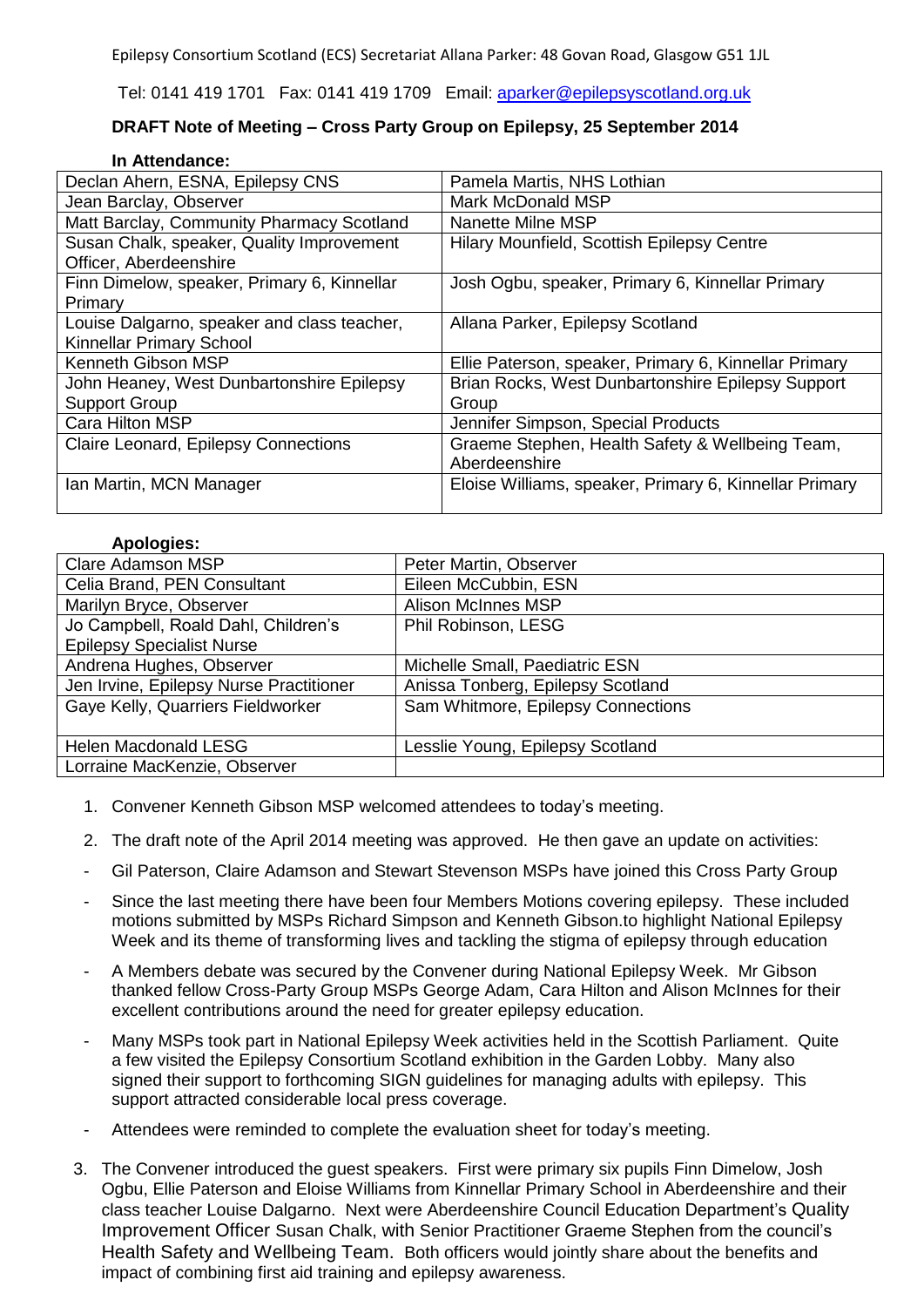- Susan Chalk summarised the council's approach. Aberdeenshire has its own epilepsy awareness training and it also works with partners, the NHS and with charities. The council also works with Epilepsy Specialist Nurses and the children in the school who have a specific diagnosis of epilepsy. Her colleague Graeme Stephen would give information on general training to all schools. She invited the children to begin the presentation:
- The Kinnellar Primary School pupils read out their views in turn about epilepsy awareness:
	- It was interesting to find out about epilepsy as the class didn't know about it before
	- $\degree$  People with epilepsy can feel safer in school if others know about it and what to do
	- . Learning about epilepsy is good as it is helpful for other situations, like being out in the street or at football if someone has a seizure or was injured through taking one
	- o Pupils feel good knowing they can help with seizures and first aid, putting someone in the correct recovery position and when/how to make a call to the emergency services
	- o Pupils agreed it is important to learn about conditions such as epilepsy that could affect them or their friends, and thanked the Cross-Party Group for listening.
- Class teacher Louise Dalgarno agreed that teaching Primary 5 and 6 pupils to be aware about epilepsy has raised their confidence in dealing with a lot of matters. She thought skills like first aid were skills for life. It has been valuable to hear pupils talking confidently about what they would do in situations that could really put them under pressure.
- Susan Chalk provided some facts and figures. Aberdeenshire is very large geographical area. It has 150 primary schools, 17 secondary schools and four special schools which drives the need to work in partnership. The council provides its own training which is rolled out across all schools but it is very important to work with the NHS and charities to support learning for school children and staff. Over 52 schools currently have children with epilepsy, so it is very important that all staff have an awareness of epilepsy.
- Graeme Stephen reminded attendees of the legal requirement to make provision for first aid within the workplace. From 2013, the usual option of approved training by the Health and Safety Executive (HSE) changed. Aberdeenshire Council adopted the Scottish Qualifications Authority (SQA) vocational qualification with criteria that has to be met to become a first aider. Epilepsy and seizures is part of the criteria for two courses on offer; emergency first aid (two hours) and first aid at work (three days) which takes a more in-depth look at epilepsy. In 2013, a total of 549 people were trained in emergency first aid. Nearly a third (164) were school staff. Similarly for the first aid at work course, 13 of 32 people trained were school staff. So the take-up by schools is good. Although there is no legal requirement to provide training for everyone in schools, the council sees it as a moral obligation so pupil support assistants and administration staff are among those being trained.
- A specific section on the first aid at work course explains what epilepsy is. This information is provided by medical practitioners and first aid trainers. It categorises the main seizures so that a first aider can recognise what is actually happening. There is information about what to do for minor seizures and any treatment. For full (major) seizures there is an explanation of the different stages of the condition and how to help the person. The important bit of the course is what not to do as over the years lots of myths have developed about epilepsy. Candidates' learning is then assessed and there's a written test to pass before getting the qualification to become a first aider.
- The shorter course touches on seizures as a whole rather than on epilepsy as a single condition. It looks at varying things that can cause seizures. In terms of treatment, the important part is to recognise what's happening so staff can take the person through the recovery phase after the seizure lapses. It also covers contacting emergency services especially where staff are unsure of what to do. A manual is provided for the three day course and a condensed version is available for the emergency first aid course. The courses are open to all staff in Aberdeenshire Council.
- Susan Chalk mentioned that her son also has epilepsy. He is now at secondary school but was in a primary class when it developed. He did take a seizure at school. The staff had general training (rather than any provided by an NHS nurse) and they managed the situation very well. He was able to continue normally with his day which is the aim for rolling this training out across Aberdeenshire schools. The council wants to make epilepsy understood and not be feared so that 'it's business as usual' for the pupils because their awareness of epilepsy has been raised.
- Louise Dalgarno explained that no pupils in her class have epilepsy but they all go to several outof-school clubs and are also in contact with lots of children. She mentioned that being aware of epilepsy takes the fear factor away because it is a scary situation to see someone this way and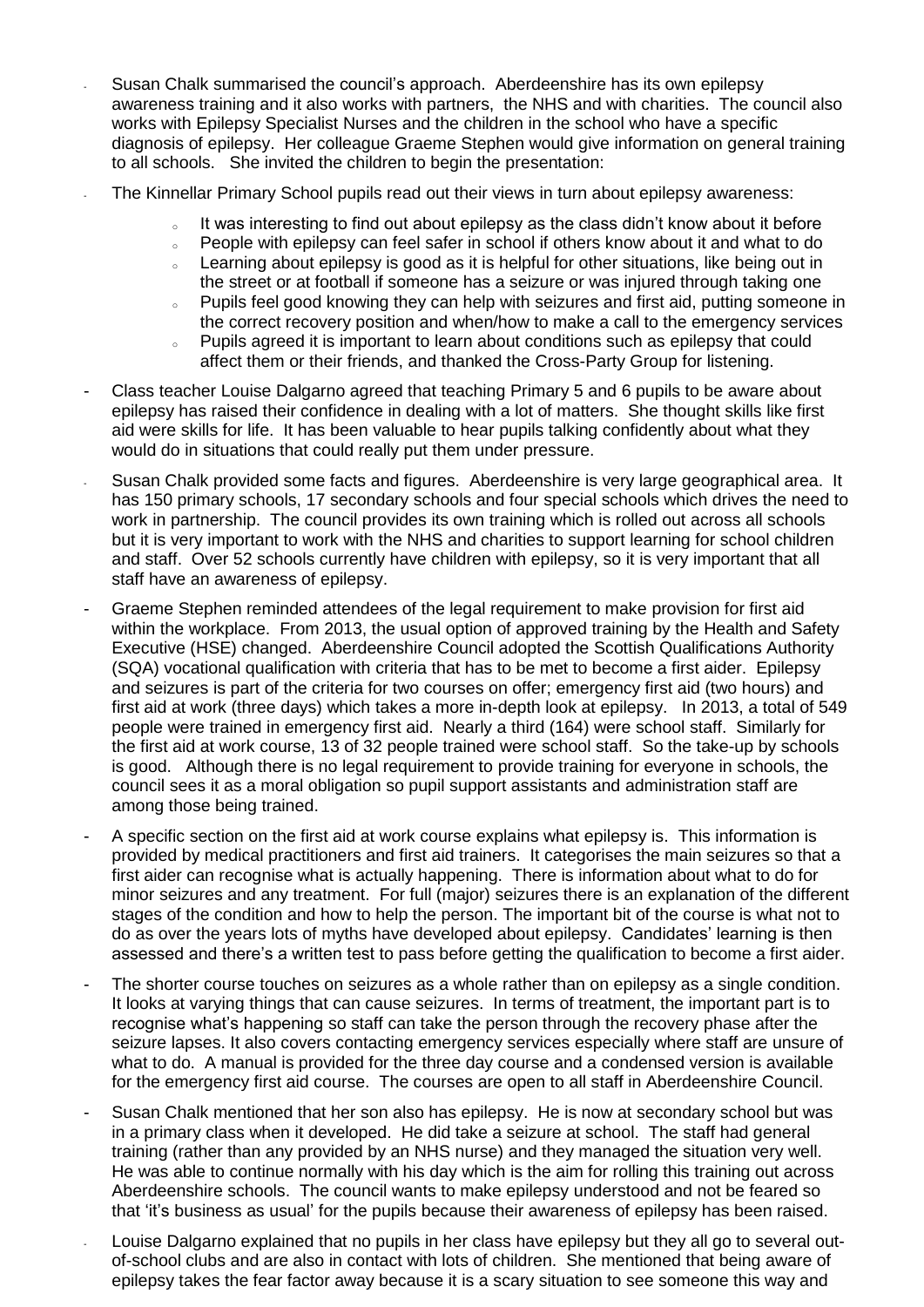have no idea of what is happening. She thought knowing the do's and the don'ts of epilepsy and first aid could make a real difference and is a valuable thing for pupils to be made aware of.

4. Kenneth Gibson MSP thanked all the speakers and invited questions. He welcomed one from Mark McDonald MSP who is here for the first time. Mr McDonald asked how long this training had been offered for schools and who or what made it happen?

Graham Stephen replied that first aid courses including epilepsy had been going for a long time (around 15 years) in Aberdeenshire. The type of training changed in October 2013 when schools adopted an emergency first aid course using the SQA assessment process based on a certificate of competence rather than a certificate of attendance. Knowing about seizures and epilepsy are set within the criteria which have to be met.

Susan Chalk mentioned that head teachers can also consider offering first aid training for school pupils on a three year rolling programme. This is separate to staff training. Louise Dalgano explained that in Primary 5, pupils get basic information such as seeing an accident and knowing what to do. In Primary 6 they go into a bit more depth about first aid and epilepsy and then learn even more in Primary 7. The children develop these skills as they go through the school. Mark McDonald asked about the number of schools involved and if this training approach to schools could be delivered jointly with other local councils like Aberdeen City? He will consider writing to his local education department to progress this.

Claire Leonard asked if St John's Ambulance provided this epilepsy awareness training to pupils? Graeme Stephen replied that several organisations did. The Health Safety and Wellbeing Team did not have the resources or remit to train pupils but made the decision to roll out emergency first aid and a two hour course for playground type injuries to primary schools. Once the staff are trained they are deemed competent by the Trainer Assessors. It would be perfectly acceptable for them to relay the course messages to children. They would have the documentation to hand. Here pupils are doing the broader spectrum of first aid with epilepsy awareness being part of it Louise Dalgarno agreed the majority of schools in Aberdeenshire are rolling out first aid and it is certificated so the children can work towards getting a certificate to take home. In her school St John's Ambulance service did the training over two days but there are other agencies to present it.

Declan Ahern asked if this practice is compulsory for school pupils or is first aid knowledge part of the national curriculum? Susan Chalk agreed it forms part of the Health and Wellbeing experience which now comes within curriculum for excellence. First aid would be studied but it would not have to be certified although this would be good practice Kenneth Gibson MSP concurred that the CPG on Epilepsy wants to extend good practice and see exceptional work happening across Scotland.

Matt Barclay asked what drivers facilitate a buy-in by head teachers for epilepsy awareness and first aid training in schools? Susan Chalk replied that she takes a strategic approach to facilitate this. She is responsible for 23 schools and within them support for learning teachers and pupil support assistants may require training to assist pupils with epilepsy. Other specific conditions like diabetes help to raise overall general awareness of common long term conditions such as epilepsy. Kenneth Gibson agreed this strategic approach was important so that other schools gain from the practice in Aberdeenshire.

Hilary Mounfield remarked it was better that school pupils in small rural areas got to know about epilepsy even before they met a child with the condition so they could deal with it. Kenneth Gibson shared that when he was 10 he saw a boy in his class take a very severe seizure. In fact, the boy was taken away and no-one ever saw him again and no-one even knew he had epilepsy as no-one talked about it in the 70s. Things have moved on since then.

Claire Leonard commented that what Aberdeenshire was doing was absolutely brilliant by pitching epilepsy awareness at the right level for school pupils. In her role with Epilepsy Connections she finds young people, just like the pupils here today, are really open about it. There should be a lot less stigma towards epilepsy in the up and coming generation. In her experience, even pupils in Primary 1 can relate to epilepsy where they have seen someone take a full seizure at nursery.

Susan Chalk cited the valuable work of Epilepsy Specialist Nurses in Aberdeenshire. They visit schools when a child has a specific diagnosis of epilepsy and do the next level of awareness raising in whatever class the child is in. These nurses also hold monthly meetings in the hospital in Aberdeen which are attended by Aberdeenshire staff as well as parents of children with epilepsy.